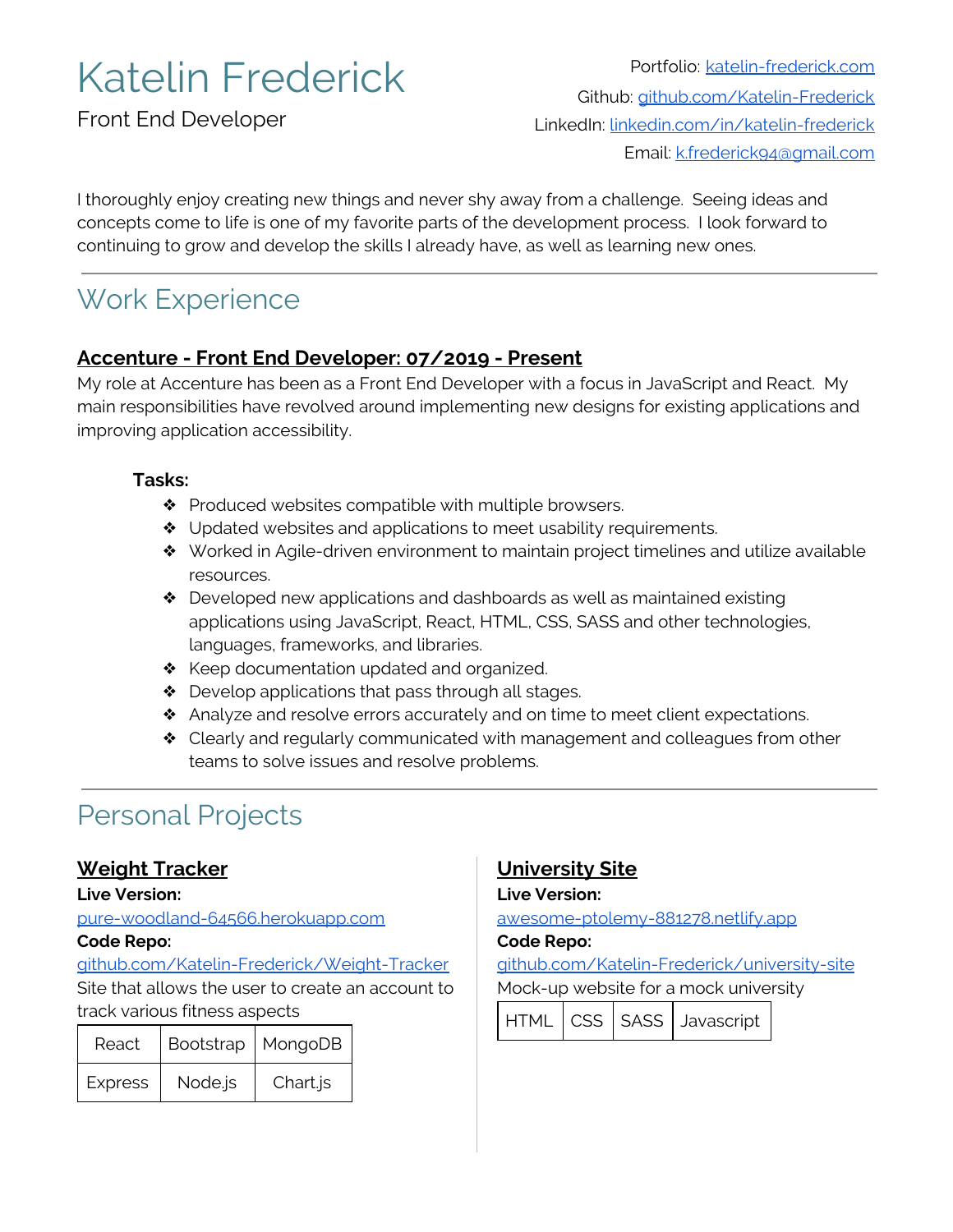## **Three.js Navigation Demo**

#### **Live Version:**

[katelin-frederick.github.io/threejsNavDemo](https://katelin-frederick.github.io/threejsNavDemo/)

#### **Code Repo:**

[github.com/Katelin-Frederick/threejsNavDemo](https://github.com/Katelin-Frederick/threejsNavDemo)

The purpose of this project was to explore the three.js library and work with 3D elements.

| <b>HTMI</b>      | <b>SASS</b> | Javascript |
|------------------|-------------|------------|
| <b>Bootstrap</b> | Three.js    | jQuery     |

## **iTunes Search**

#### **Live Version:**

[katelin-frederick.github.io/iTunesSearch](https://katelin-frederick.github.io/iTunesSearch/)

#### **Code Repo:**

[github.com/Katelin-Frederick/iTunesSearch](https://github.com/Katelin-Frederick/iTunesSearch) Application that searches the iTunes API and returns data inside a table.

HTML CSS Javascript | iTunes API

## **MovieSearch**

#### **Live Version:**

[katelin-frederick.github.io/MovieSearch](https://katelin-frederick.github.io/MovieSearch/)

#### **Code Repo:**

[github.com/Katelin-Frederick/MovieSearch](https://github.com/Katelin-Frederick/MovieSearch)

Site that allows the user to search the IMDb API

| React   CSS   Javascript |  |  | <b>IMDb API</b> |
|--------------------------|--|--|-----------------|
|--------------------------|--|--|-----------------|

### **Site Saver**

#### **Live Version:**

[stark-castle-87536.herokuapp.com](https://stark-castle-87536.herokuapp.com/)

#### **Code Repo:**

[github.com/Katelin-Frederick/Site-Saver](https://github.com/Katelin-Frederick/Site-Saver)

Site that allows the user to save bookmarked sites.

| React   MongoDB   Express | Node |
|---------------------------|------|

## **Education**

Jackson College / Asc. Fine Arts: Jackson, Michigan

## **Certificates**

### **JavaScript Algorithms and Data Structures**

freeCodeCamp Certificate [www.freecodecamp.org/certification/abbeydawn/javascript-algorithms-and-data-structures](https://www.freecodecamp.org/certification/abbeydawn/javascript-algorithms-and-data-structures)

## **Responsive Web Design**

freeCodeCamp Certificate [www.freecodecamp.org/certification/abbeydawn/responsive-web-design](https://www.freecodecamp.org/certification/abbeydawn/responsive-web-design)

## **HTML Fundamentals**

SoloLearn Certificate [www.sololearn.com/Certificate/1014-9653179/pdf/](https://www.sololearn.com/Certificate/1014-9653179/pdf/)

## **CSS Fundamentals**

SoloLearn Certificate [www.sololearn.com/Certificate/1023-9653179/pdf/](https://www.sololearn.com/Certificate/1023-9653179/pdf/)